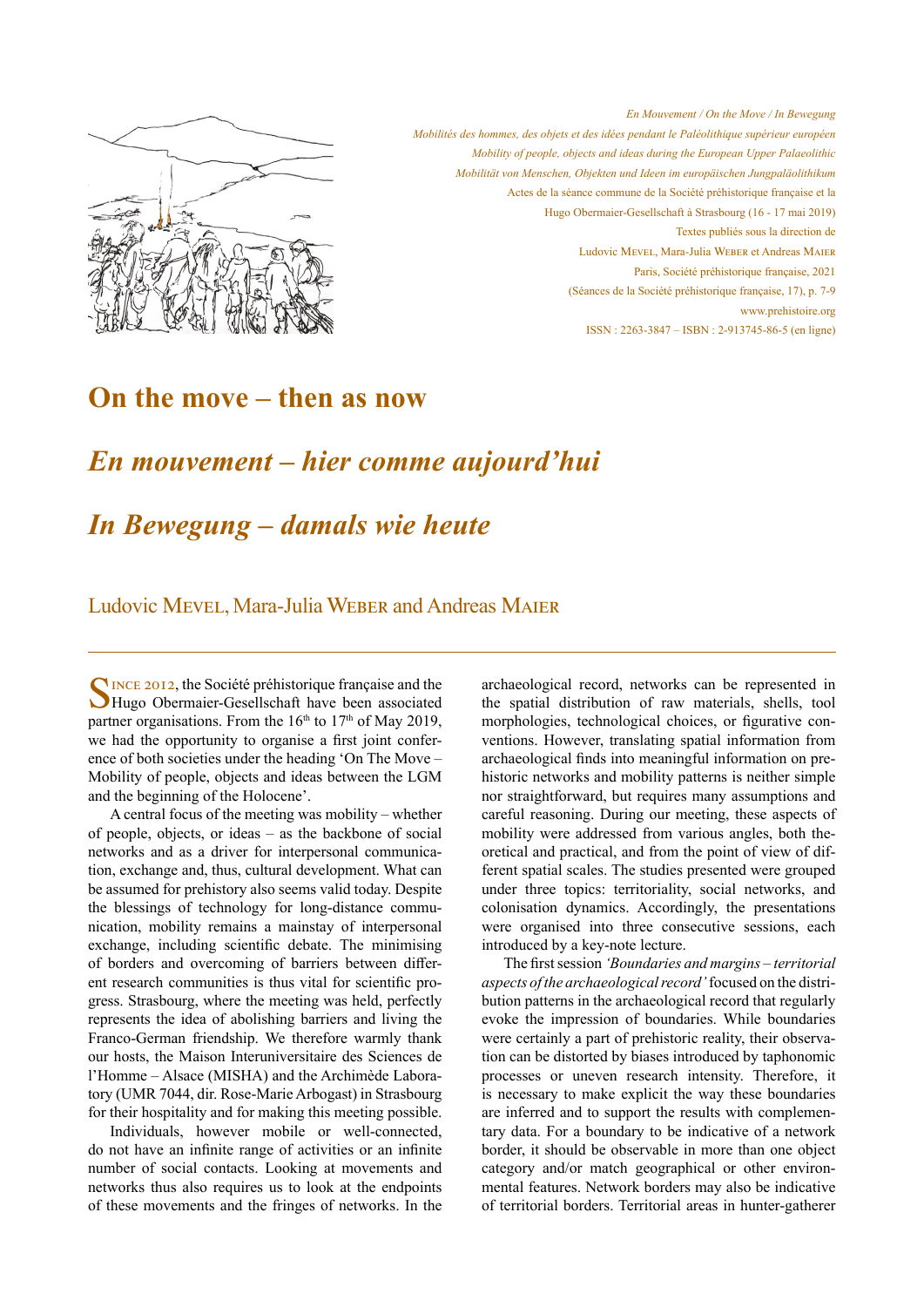societies are usually related to a regional and thus medium spatial scale. Ethnographic observations suggest that the territorial boundary structures of hunter-gatherers differ according to the availability of resources, predicting mutually exclusive territories for the Late Glacial period and overlapping territories for the Holocene. In a synchronous perspective, the session addressed the reliability of the observed boundaries and their implications for possible network and territorial structures from the Last Glacial Maximum (LGM) to the Holocene.

The second session was entitled *'Social networks – Intra- and inter-territorial relations'*. While breaks in transport and distribution patterns can make boundaries observable in the archaeological record, inferences with regard to social networks always involve abstraction from the observations. For example, the distribution of concepts as recorded in the shape of artefacts is thought to be indicative of the exchange of ideas and hence, communication. Social networks can be observed on regional as well as on large spatial scales. In the latter case, they become apparent both in objects which regularly testify to remarkably long transportation distances, such as mollusc shells, and in artistic concepts. The resulting patterns often cross other regional boundaries, observable in raw material transport patterns or gaps in site distribution. They thus provide a source of information complementary to the regional-scale signals. As such, they allow for reflection on the notion of cultural globalisation and on the relevance of long-distance comparisons.

The third session, termed *'(Re-)Colonisation processes – timing and conduct'*, focused on the resettlement of post-LGM Europe, discussing regional and temporal differences. Understanding the timing and nature of these processes is vital for an understanding of cultural and social development as a whole. Special attention was given to recent findings from palaeodemographic and palaeogenetic research, which provide contextualisation for archaeological observations of boundaries and long-distance communication. Similarities and contradictions between these independent sources of information were discussed.

In this volume, we present the proceedings of the meeting in Strasbourg. The content is organised in a way that does not exactly mirror the structure of the meeting, but rather aims to group individual contributions under common topics and to provide a golden thread that links the different contributions in a consecutive and meaningful way.

The volume opens with a contribution by *Thorsten Uthmeier*, based on his keynote lecture. Acting as a prologue, it gives an introductory overview of concepts of mobility and territoriality in relation to huntergatherers and explores their implications for archaeological research.

Against this background, *Vincent Delvigne*, *Paul Fernandes*, *Peter Bindon*, *Raphaël Angevin*, *Audrey Lafarge*, *Mathieu Langlais*, *Damien Pesesse*, and *Jean-Paul Raynal* explore the role of acquisition patterns of lithic raw materials in deducing territories in the Late

Upper Palaeolithic of southern France. Complementing the thoughts of Delvigne et al., *Raphaël Angevin* and *Vincent Delvigne* elaborate on the paradox of 'fluid territories' and what this implies for hunter-gatherer archaeology. Moving away from lithic raw materials and into the sphere of personal ornaments, *Caroline Peschaux* discusses the role of seashells in the context of movements and territoriality during the Solutrean and Badegoulian. *Ingmar Braun* then elaborates on portable art from Switzerland and what supra-regional parallels can tell us about contacts and boundaries between people during the Palaeolithic. Bringing the focus to decorated projectile heads, *Claire Lucas* discusses the role of this find category for inferring movement and contact between different groups during the Magdalenian. *Diego Garate*, *Olivia Rivero*, *Iñaki Intxaurbe*, and *Lucía M. Díaz-González*, by contrast, focus on non-portable objects, namely decorated cave walls, and explore regional differences in their reutilisation patterns and potential implications for mobility and territories during the Late Upper Palaeolithic. *Olivier Bignon-Lau*, *Natacha Catz*, *Céline Bemilli*, *Pierre Bodu*, *Stephan Hinguant*, *Jessica Lacarrière*, *Gildas Merceron*, *Cyril Montoya*, and *Clément Paris* direct our attention to animal communities and the palaeoecological implications for the period between the LGM and the Late Glacial. These reflections set the stage for estimates of palaeodemographic development during the Late Palaeolithic in Europe, presented by *Isabell Schmidt*, *Birgit Gehlen*, and *Andreas Zimmermann*.

The volume closes with the contribution by *Boris Valentin*. Likewise based on his keynote lecture, it reflects on the use of several terms central to this meeting, their appropriateness, and what they convey in the archaeological literature, providing a fitting epilogue for the studies presented.

We thank Harald Floss and Jean-Marc Pétillon, the official representatives of the two societies, for their introductory speeches to the conference. We are also grateful to Frédéric Séara for his introductory address, as well as for the scientific and financial assistance given by the Direction Régional des Affaires Culturelles Grand-Est in the organisation of these two days of scientific debates. The Ethnologie Préhistorique research team (part of the UMR 7041-ArScAn) was also a great support, as was the CIERA, which provided important assistance as part of the program 'Le Rhin, vecteur de la construction des identités préhistoriques européennes ? Echanges et formations sur l'archéologie paléolithique et les méthodes d'analyse en France et en Allemagne' (H. Koehler [dir.]).

For their support throughout the project, from the planning of the conference to the completion of this volume, we would like to thank the members of the conference's scientific committee: Héloïse Koehler, Sonja Grimm, Sandrine Costamagno, Isabell Schmidt, Yvonne Tafelmaier, Sylvain Griselin, Frédéric Séara, Boris Valentin, Thorsten Uthmeier, and Jean-Marc Pétillon. Several colleagues from different European scientific institutions agreed to be part of the reading committee. We would like to thank them for their opinions and advice, which helped to enrich